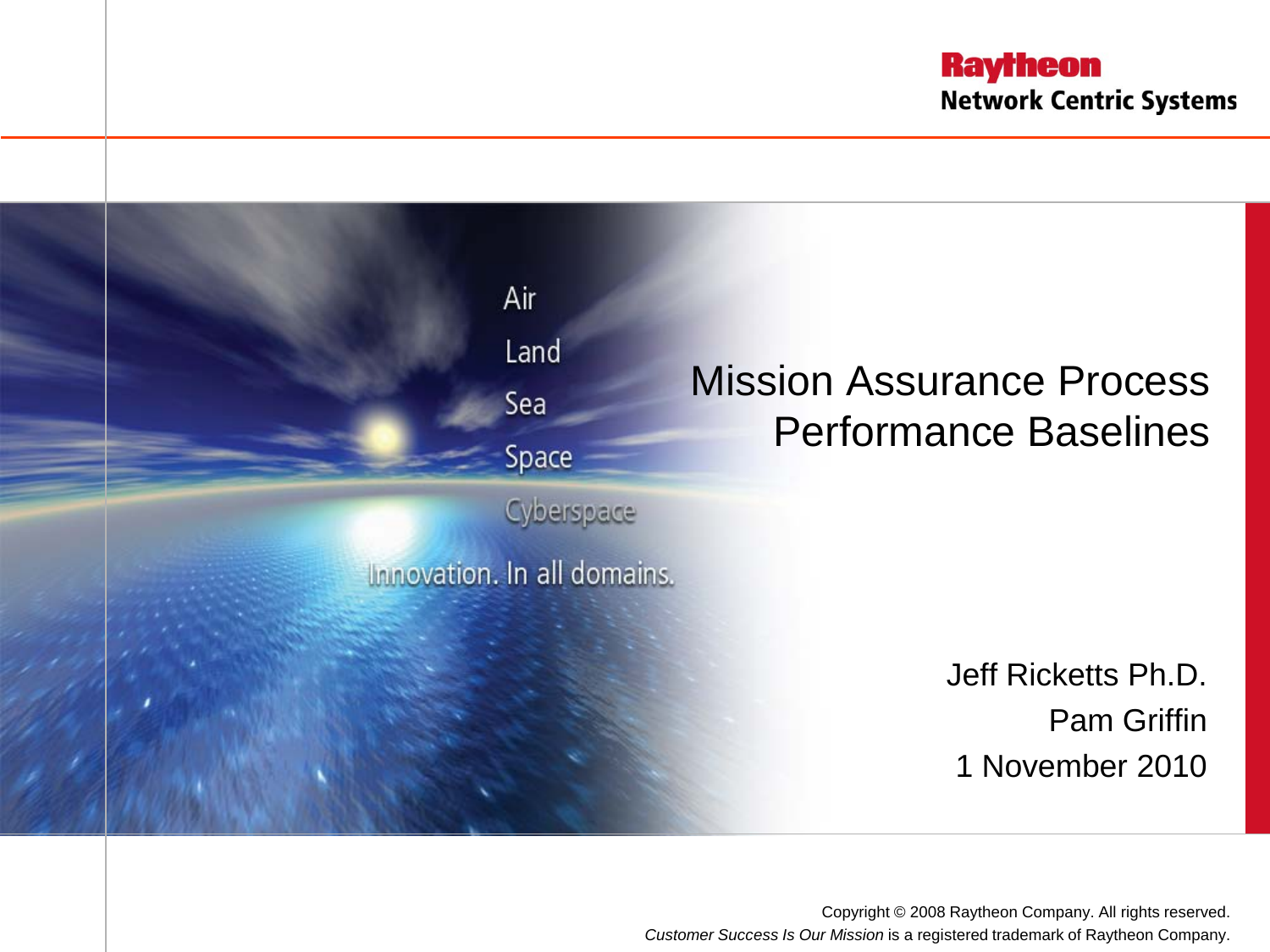

- Raytheon Network Centric Systems Composition
- **The Challenge**
- **The Solution**
- Corrective Action Aging
- **D** Overdue Corrective Action
- External CARs
- External Audits
- **Internal Audits**
- Supplier Assessments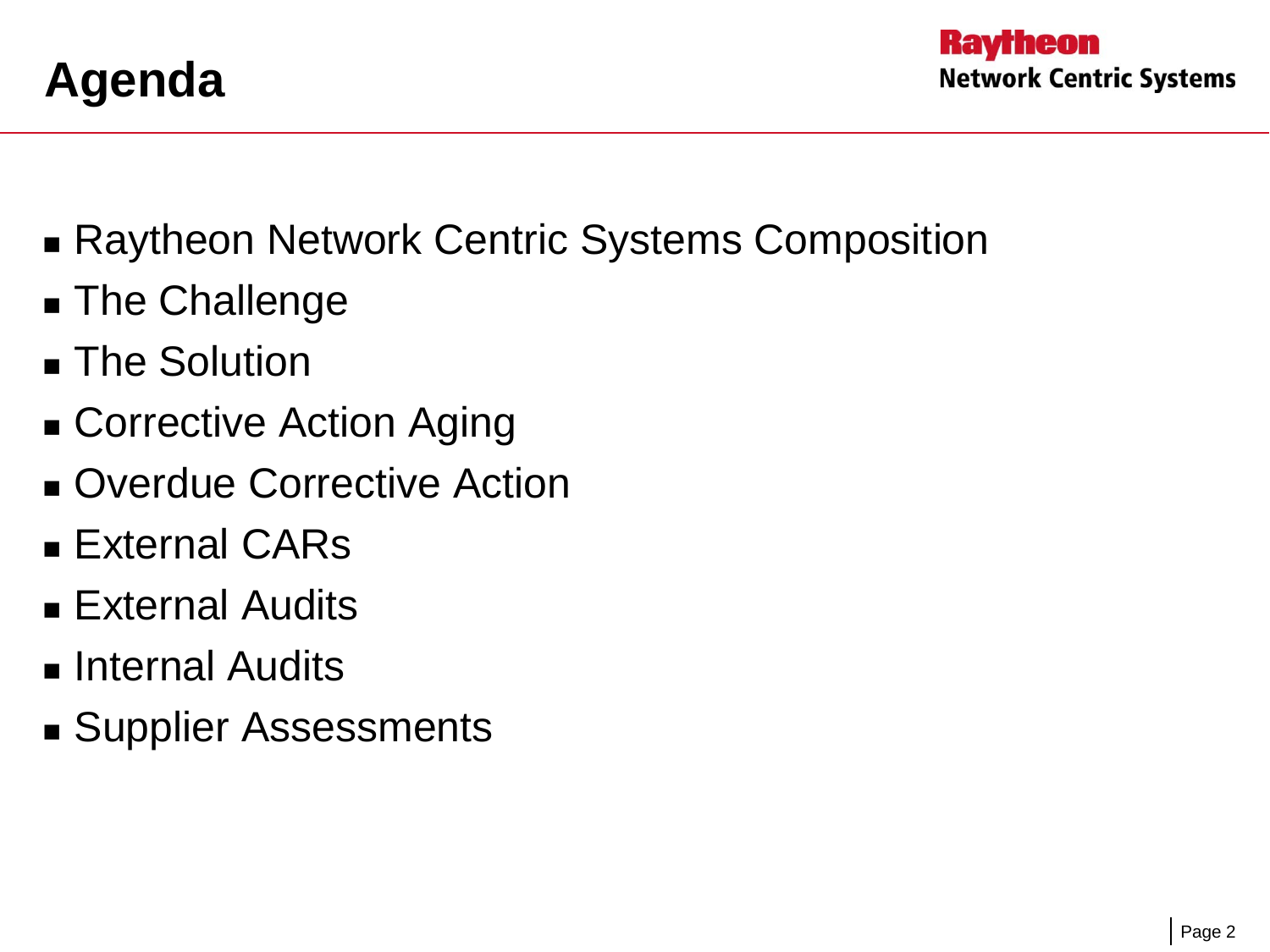### **Raytheon Company**





Copyright © 2009 Raytheon Company. All rights reserved. *Customer Success Is Our Mission* is a trademark of Raytheon Company.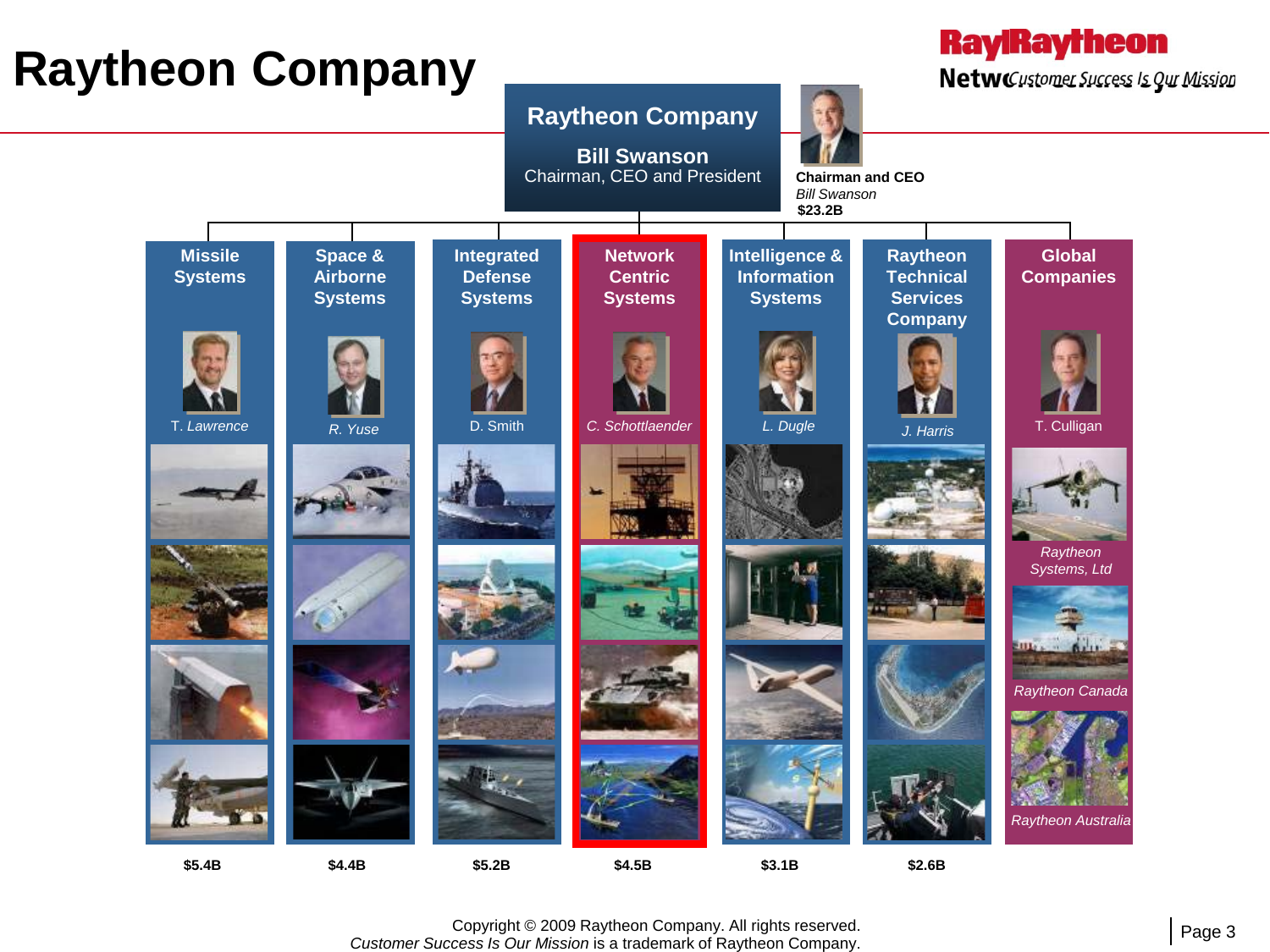

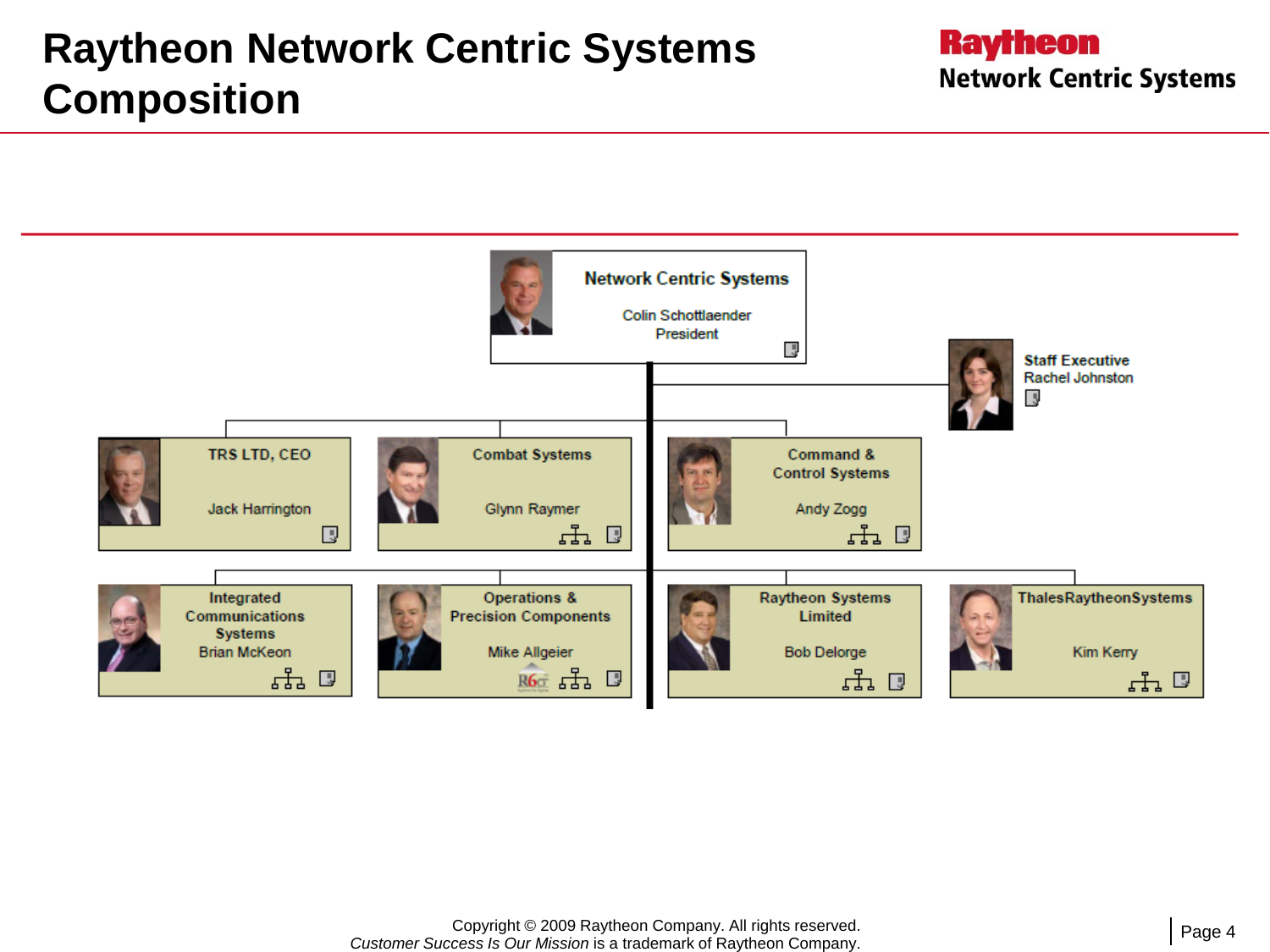## **The Challenge**

- **Process Evaluations conducted at the project level** 
	- No organizational picture of process performance
- **Process Performance tracked at the regional level** 
	- Multiple tools used
		- Excel
		- Oracle
		- CAWeb
		- SQIDS
		- Filemaker Pro
		- ClearQuest
		- iTracker
- No organizational visibility into issues identified or processes evaluated
- **Process Evaluations were engineering centric** 
	- Separate from ISO audit function
- **Ionally** Issue identification variability
- Increase in DCMA audit and escalation activity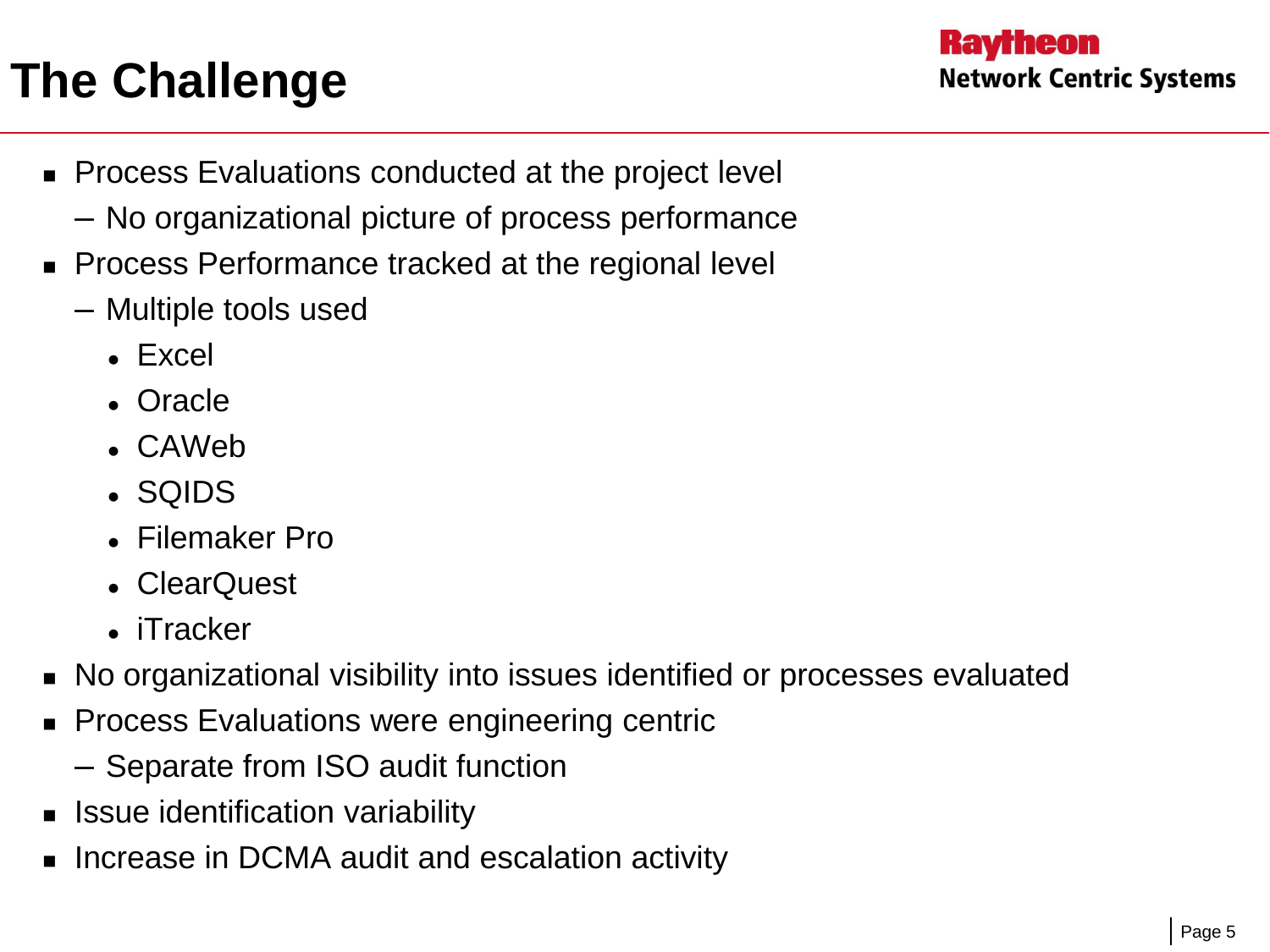# **The Solution**

- Adopted the Raytheon Corrective Action System (RCAS)
	- Corrective Action, Audits, and Supplier Modules
- Nationalized the Process Evaluation Process
- Extended the Process to all functions
- Set goals for
	- On time process evaluation conduct vs plan
	- On time corrective action response, implementation and closure
	- On time customer corrective action closure
	- Reduction in overdue corrective actions
- **Developed and delivered training to all regions regarding management** expectations regarding corrective action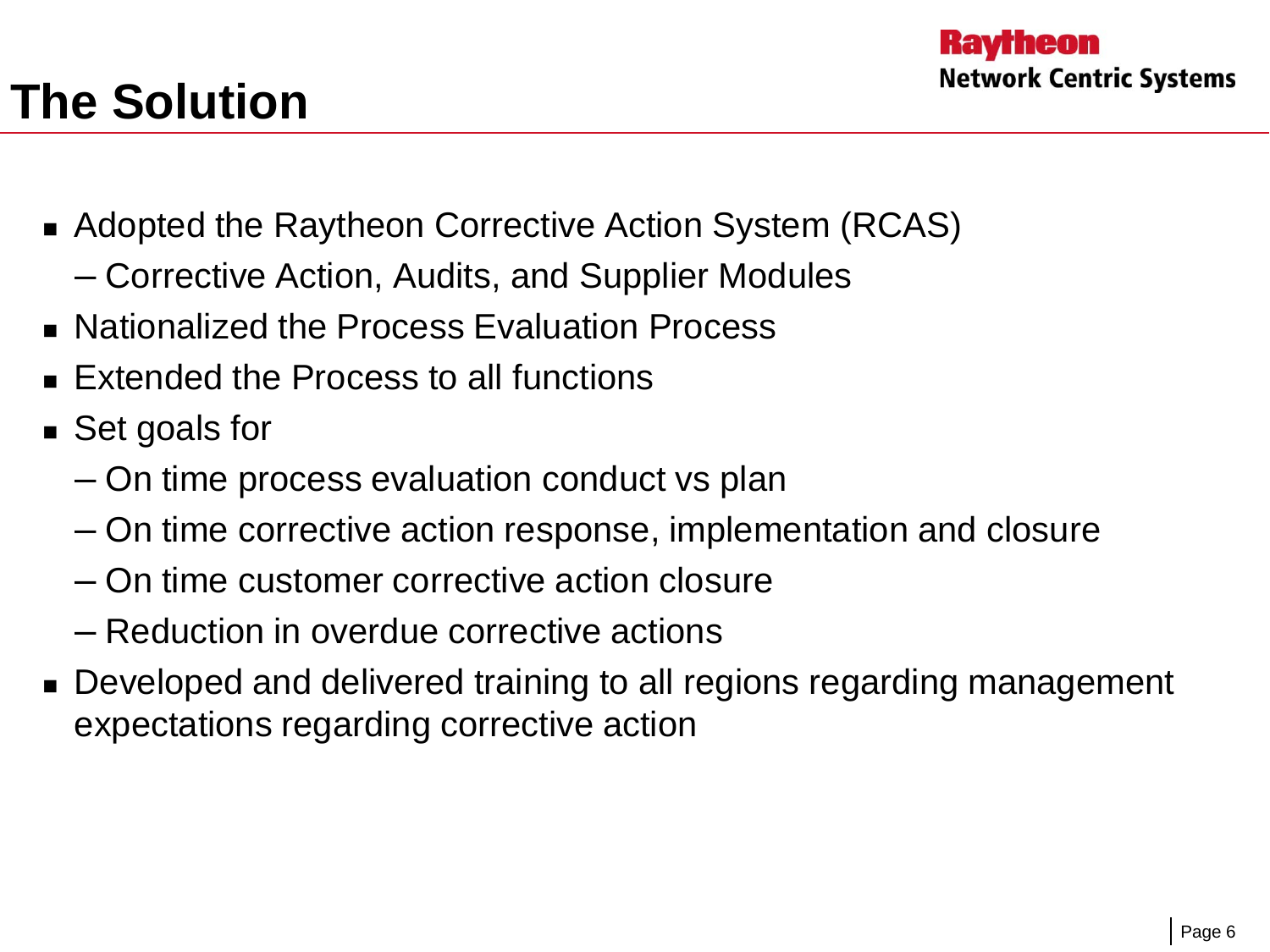- Established Regional Audit Program
- Expanded audits to functions outside of engineering
- Expanded to include ISO, CMMI, Corporate and NCS P&Ps
- Audits are now risk based to determine frequency
- Review with Program Leadership and Engineering
- **Developed a series of measures and performance baselines** 
	- Reported monthly to leadership
	- Baseline reduction activities are continuously brainstormed
	- Embarrass the local leaders
	- Regional competition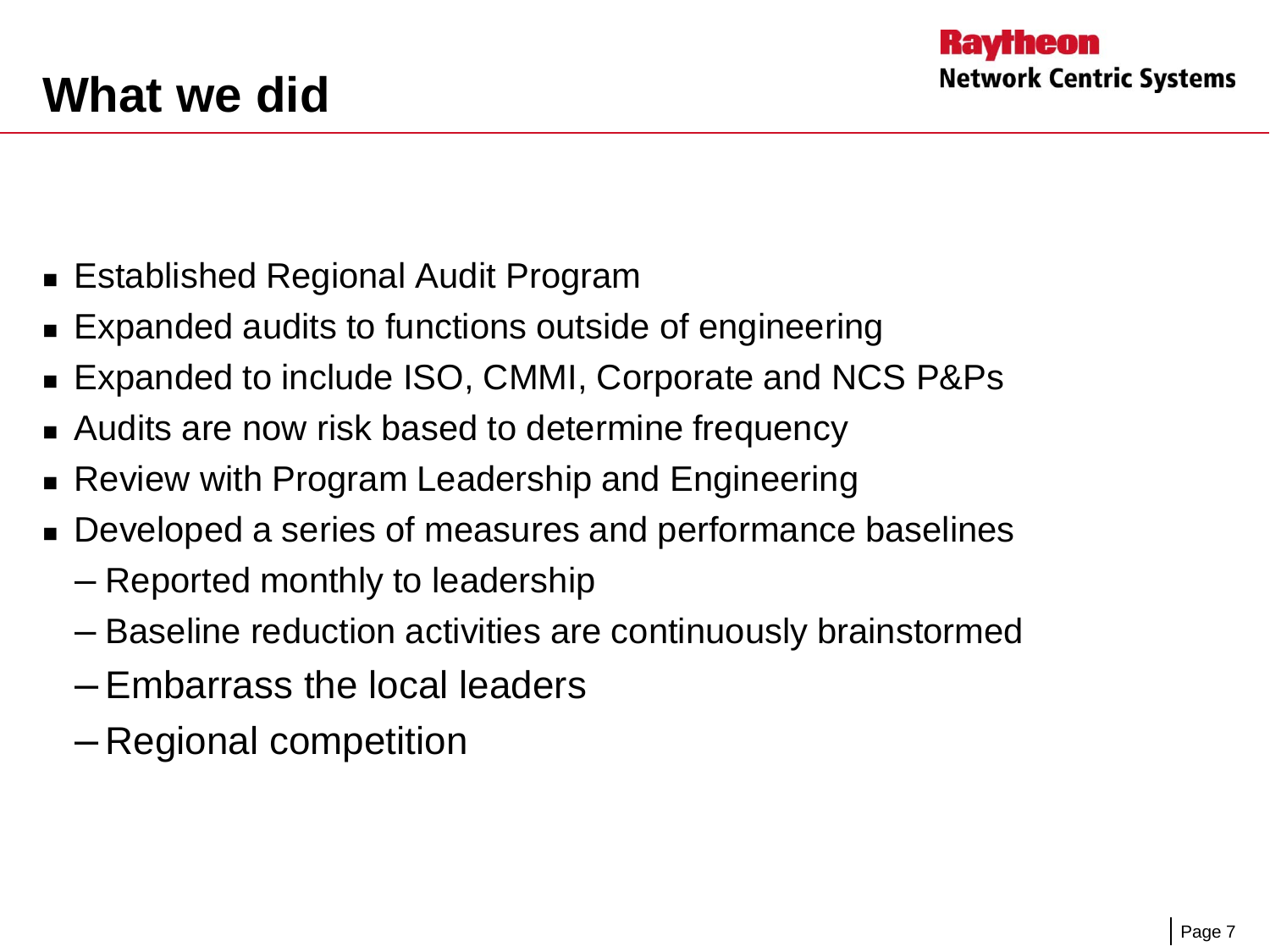- Regional Process Evaluations
	- –Scheduled vs. completed
	- –Issues per Evaluation
- CAR Cycle time
- Customer CAR Volume (level 2 and above)
- Supplier Process and Product Evaluations
- Supplier Corrective Action Cycle time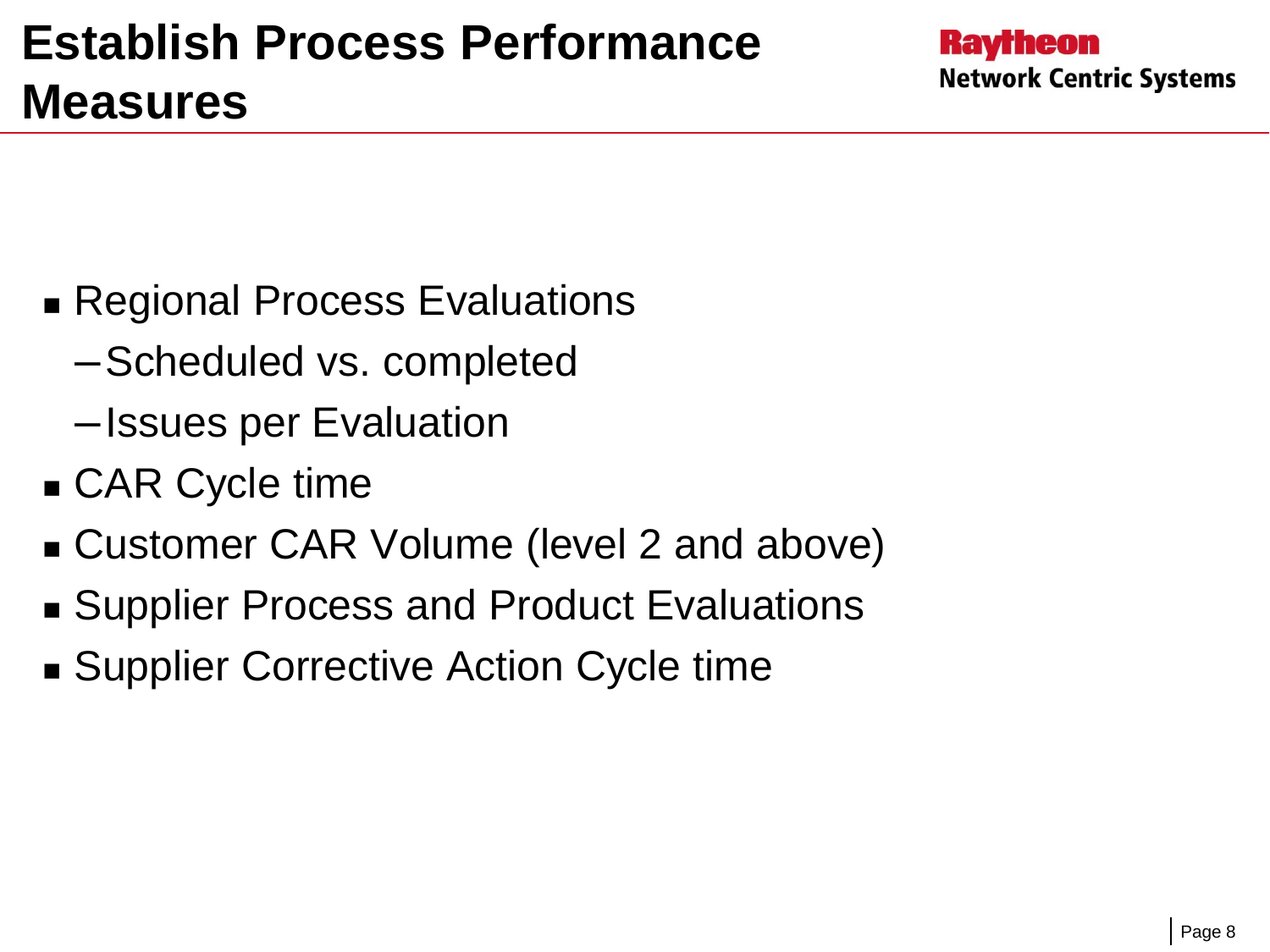- On time process evaluations
- **Timely Corrective Action closure**
- Reduction in cycle time
- Timely Supplier CA closure
- Measurements are taken at the regional and organizational level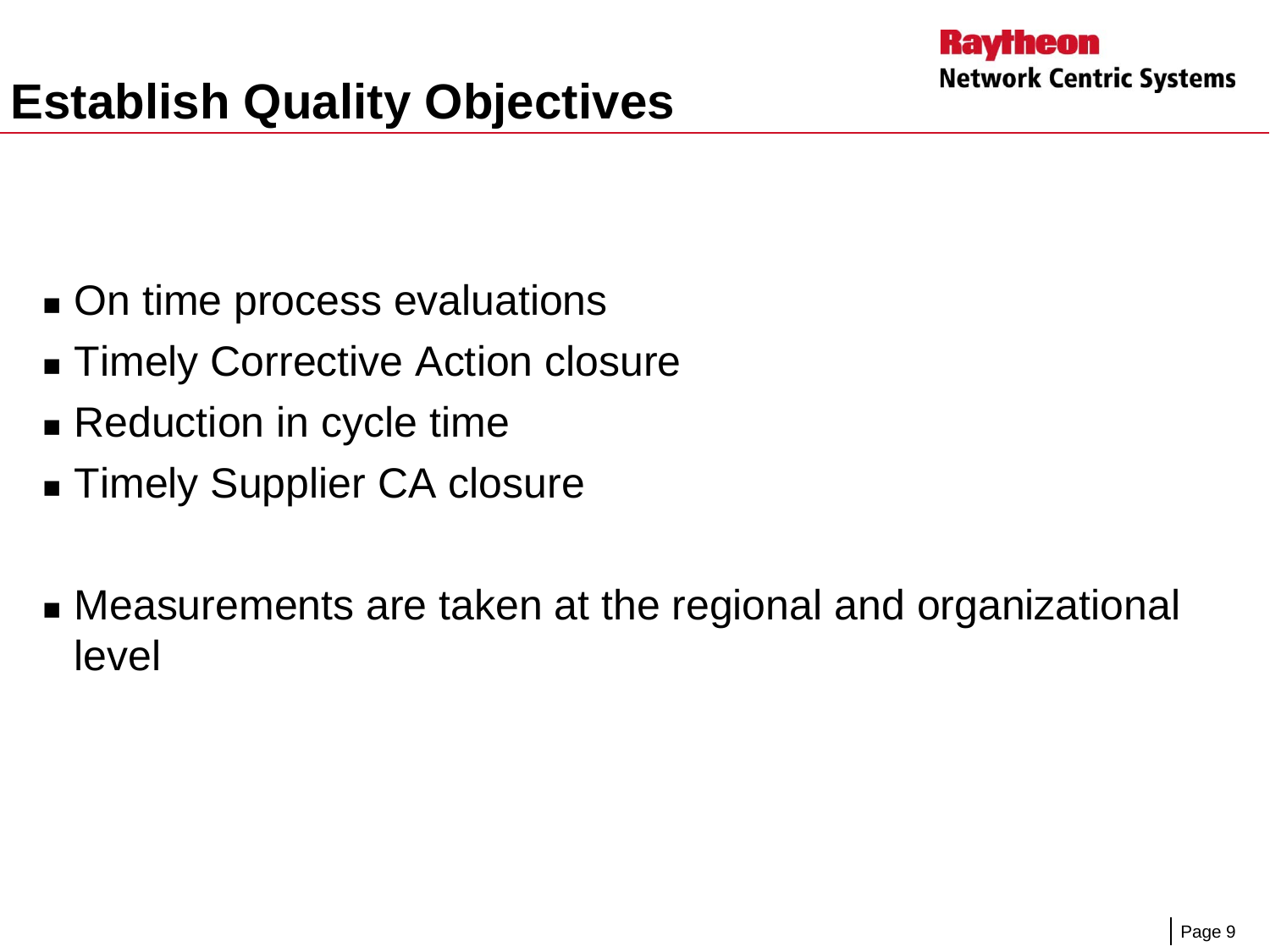- **Process performance baselines are defined as each** measures distribution and range of results
- **The goal is to understand the variation and improve the** process
	- Process evaluations on schedule
	- Reduction in CAR cycle time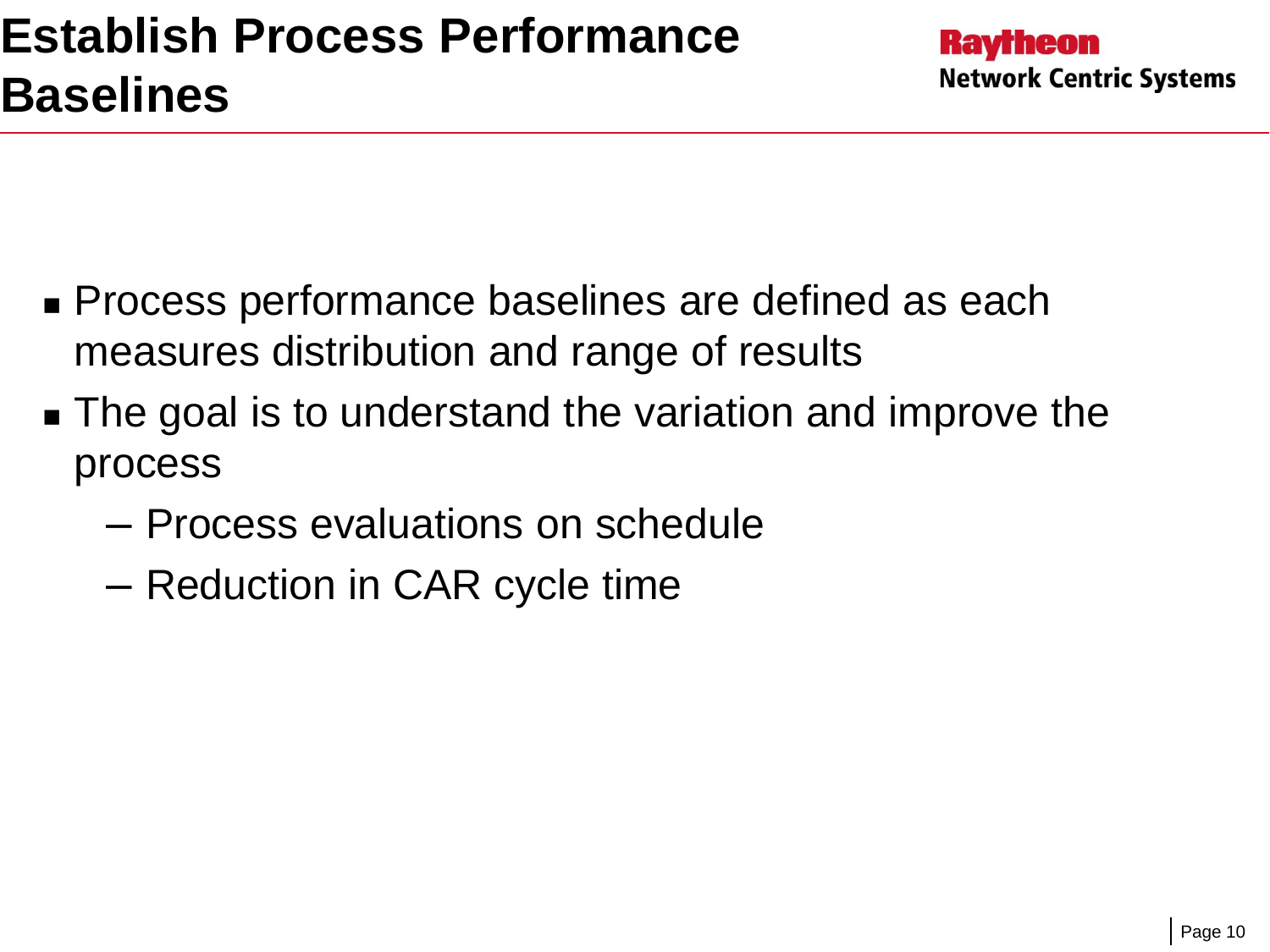# Corrective Action Aging

#### **Raytheon Network Centric Systems**



#### Breakdown of CA Aging

Baseline is less than 25% of open corrective actions are over 60 days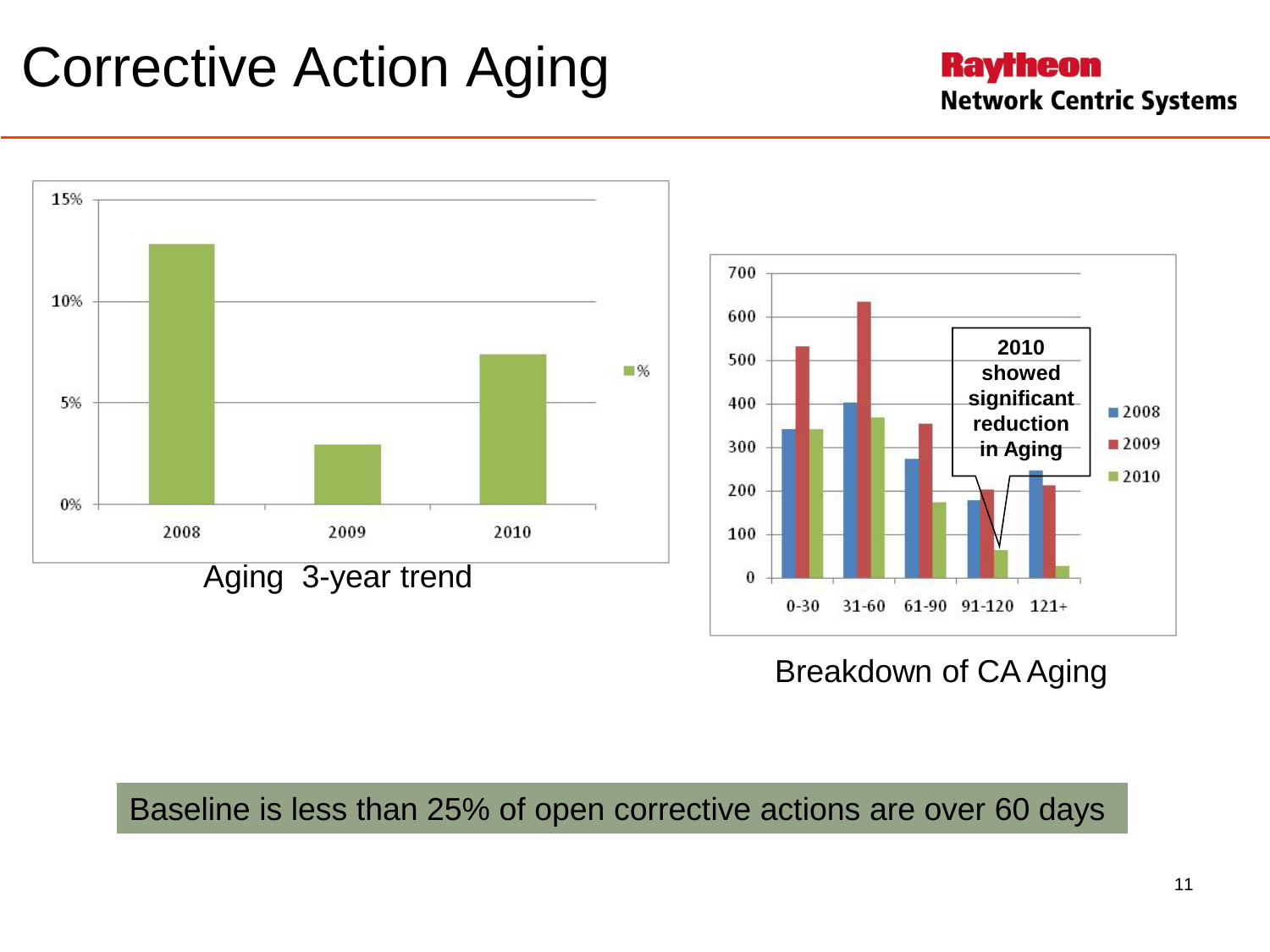

### Corrective Action Aging NCS August Fiscal Month End 2010

### **Raytheon**

**Network Centric Systems** 

Aging



|                     | Open>60 | % Open   |  |
|---------------------|---------|----------|--|
|                     | Days    | >60 Days |  |
| Dallas-Lemmon       | 8       | 73%      |  |
| <b>Falls Church</b> | 0       | $0\%$    |  |
| Ft. Wayne           | 3       | 13%      |  |
| Fullerton (RFO)     | 0       | 0%       |  |
| Fullerton (TRS)     | ი       | $0\%$    |  |
| Goleta              | 5       | 20%      |  |
| Largo               |         | 10%      |  |
| Marlborough         | 4       | 22%      |  |
| St. Pete            |         | 28%      |  |
| Texas               | 16      | 46%      |  |
| Towson              | 3       | 100%     |  |
| Waterloo            | 8       | 62%      |  |
| <b>RSL</b>          |         |          |  |
| <b>Totals</b>       | 61      | 25%      |  |

**Breakdown by Site**

**Business Level Trend**

**Meeting goal – continuous improvement in reducing cycle time**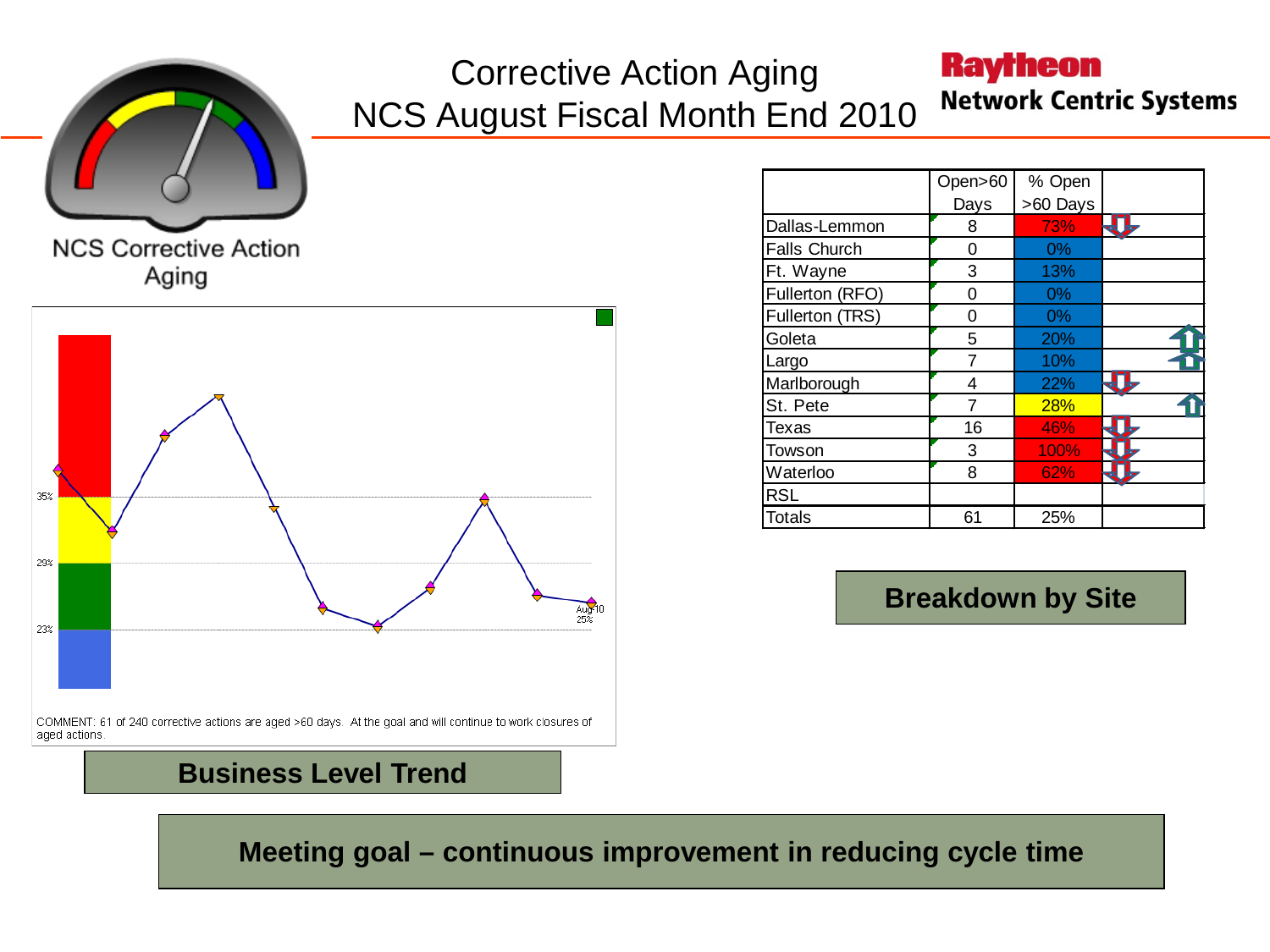## Over Due Corrective Actions August 2010

### **Raytheon Network Centric Systems**



#### **Business Level Trend**

| Site                | Overdue | ℅       | <b>Total CAs</b> |  |  |
|---------------------|---------|---------|------------------|--|--|
|                     | CAs     | Overdue |                  |  |  |
| Dallas-             |         |         |                  |  |  |
| Lemmon              | 0       | 0%      | 11               |  |  |
| <b>Falls Church</b> | 0       | 0%      | 4                |  |  |
| Ft. Wayne           | 1       | 4%      | 23               |  |  |
| Fullerton           |         |         |                  |  |  |
| (RFO)               | 0       | 0%      | 10               |  |  |
| Fullerton           |         |         |                  |  |  |
| (TRS)               | 0       | 0%      | 5                |  |  |
| Goleta              | 0       | 0%      | 25               |  |  |
| Largo               | 0       | 0%      | 68               |  |  |
| Marlborough         | 2       | 11%     | 18               |  |  |
| Orlando             |         | 0%      | 0                |  |  |
| Bardmoor            | 0       | 0%      | 25               |  |  |
| Texas               | 3       | 9%      | 35               |  |  |
| Towson              | 0       | 0%      | 3                |  |  |
| Waterloo            | 0       | 0%      | 13               |  |  |
| RSL                 |         |         |                  |  |  |
| Totals              | 6       | 3%      | 240              |  |  |

#### **Breakdown by Site**

**Exceeding the goal (2nd month) Oversight continues to improve delinquent CAs**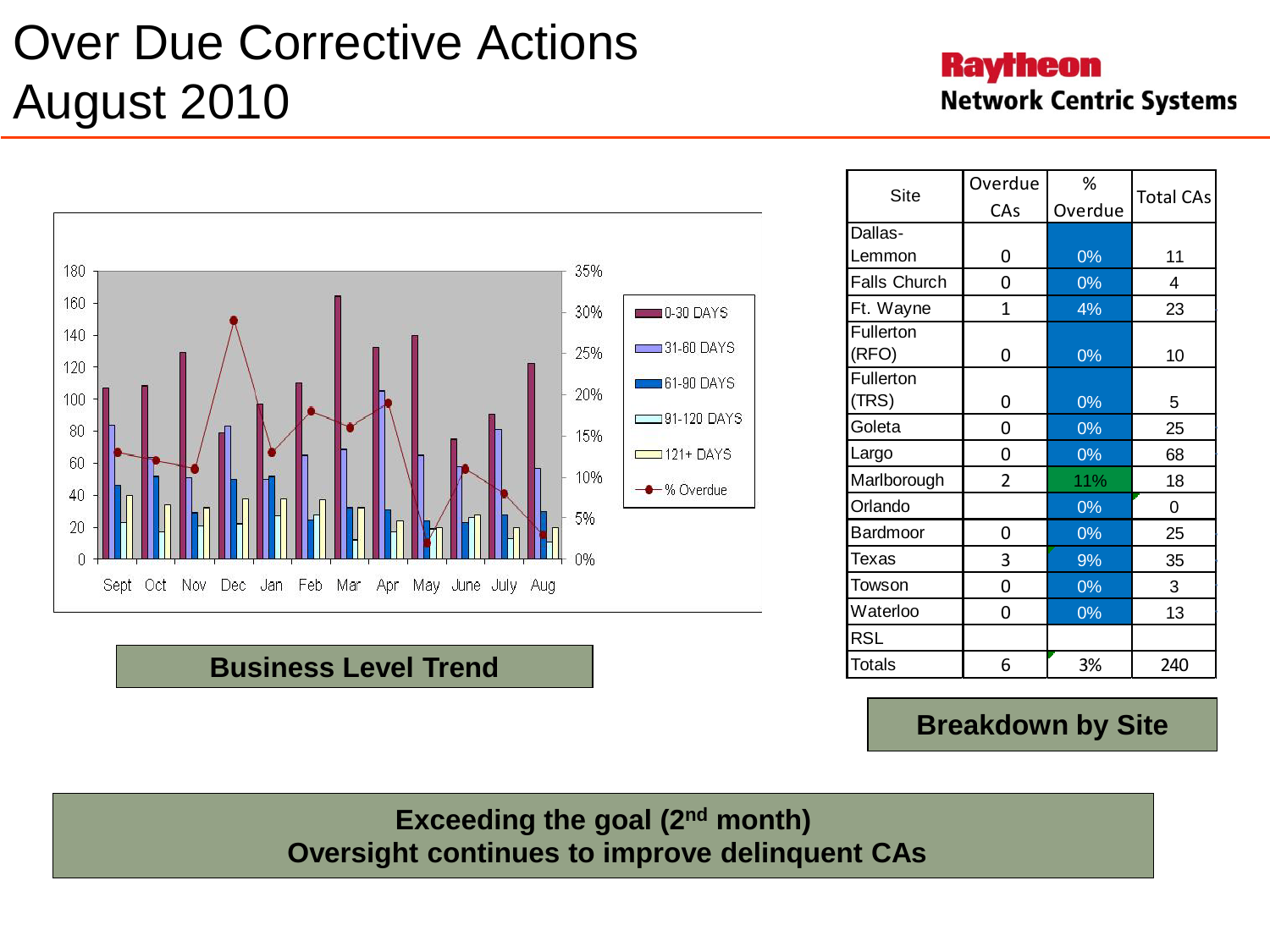## CUSTOMER CARs August 2010

**Raytheon Network Centric Systems** 



All CARs are in work and being reviewed weekly with Mission Assurance Leadership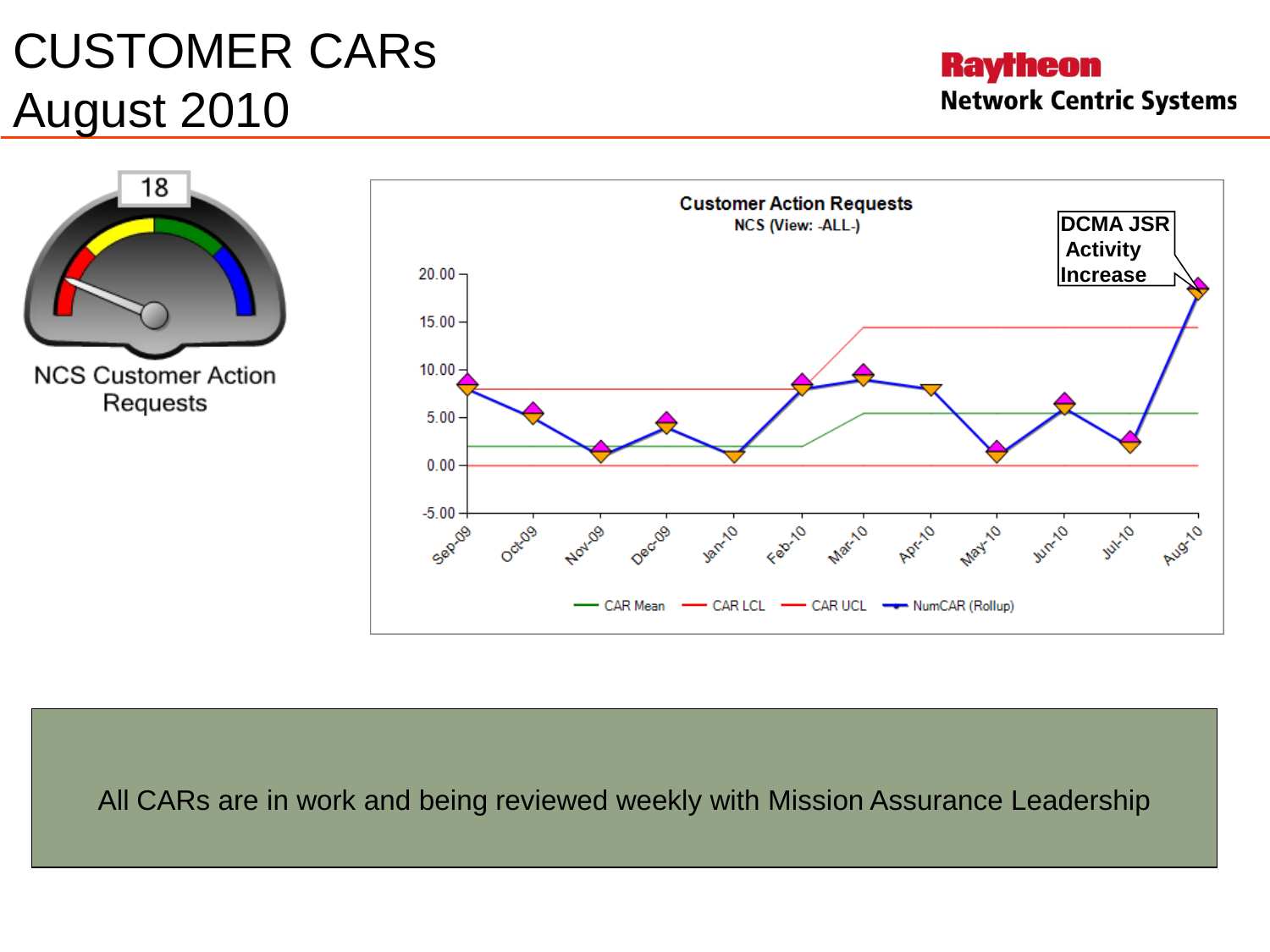## Process Evaluation Performance Baseline

#### **Raytheon Network Centric Systems**



 $Goal = 100\%$  on time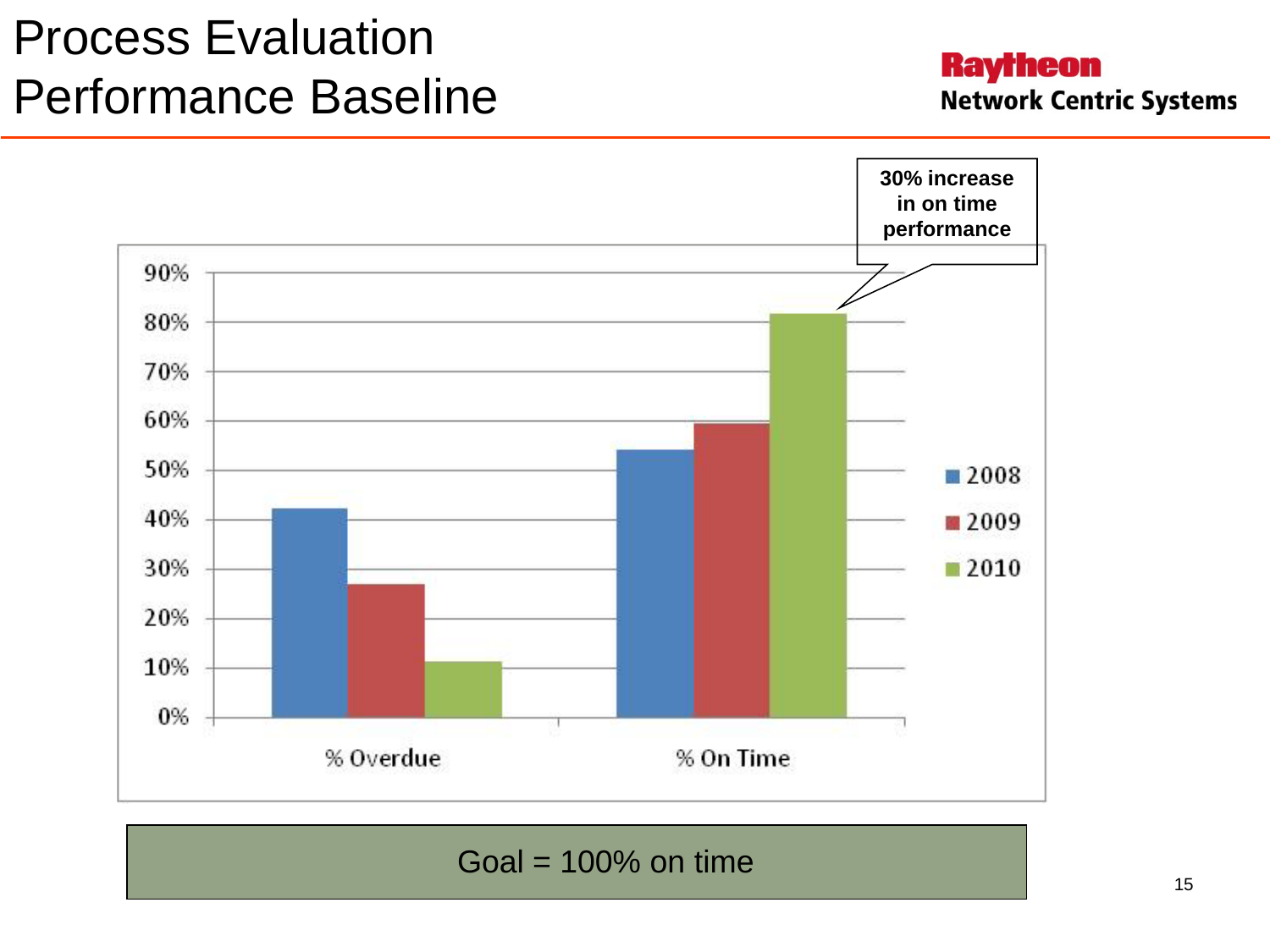# **Audit Results - Stoplight Chart**

### **Raytheon Network Centric Systems**

**High Risk Medium Risk** Low Risk  $N/A$ 

|                                          | χΩ             | Marboro        | Towson         | Florida        | Texas          | Ft. Wayne      | Fullerton      | Goleta         |                 |
|------------------------------------------|----------------|----------------|----------------|----------------|----------------|----------------|----------------|----------------|-----------------|
| Hardware Detailed Design                 | 1              |                |                | $\mathbf{1}$   |                |                |                |                | Jan-2010        |
| Integration, Verification and Validation | $\mathbf{1}$   |                |                |                | $\mathbf{1}$   |                |                |                | Jan-2010        |
| <b>Supplier Selection (General)</b>      | 17             | $\overline{7}$ |                | 6              | $\mathbf{1}$   | 1              | $\overline{2}$ |                | Jan-2010        |
| Measurement, Analysis, Improvement       | 9              | 5              |                |                |                |                | $\overline{a}$ |                | Feb-2010        |
| Hardware Implementation                  | 4              |                |                | $\overline{2}$ |                |                | 1              | $\mathbf{1}$   | Feb-2010        |
| Software Implementation                  | 4              | 1              |                |                |                |                | $\overline{2}$ | $\mathbf{1}$   | Feb-2010        |
| Control of Design and Dev Changes        | 16             |                |                | 8              |                |                | 8              |                | Mar-2010        |
| Design and Development Review            | 14             | $\overline{2}$ | $\overline{2}$ | $\mathbf{1}$   |                | 1              | 8              |                | Mar-2010        |
| <b>Engineering Labs</b>                  | 45             | 4              |                | 21             | 4              | 5              | 5              | 6              | Mar-2010        |
| Program Planning Engineering             | 14             | 1              |                | $\overline{7}$ |                |                | 6              |                | Apr-2010        |
| Micro Program Review                     | 0              |                |                |                |                |                |                |                | Apr-2010        |
| <b>Management Review</b>                 | 6              | $\overline{2}$ |                | $\overline{2}$ |                |                | 1              | 1              | Apr-2010        |
| <b>Program Planning General</b>          | 7              | 0              | 3              |                | 0              |                | 3              | 1              | May-2010        |
| <b>Resource Management</b>               | 3              | 0              | o              | $\overline{2}$ | 0              |                | 1              | 0              | May-2010        |
| <b>Product and Process Assessment</b>    | 14             | 2              | 3              | 3              | 0              | $\overline{2}$ | $\overline{2}$ | $\overline{2}$ | May-2010        |
| <b>Production Planning</b>               | 4              | 2              |                | $\overline{2}$ | 0              |                |                | $\bf{0}$       | Jun-2010        |
| Software Preliminary Design              | 0              | 0              | 0              | 0              |                |                |                |                | Jun-2010        |
| <b>Engineering Labs</b>                  | 25             | 4              | 1              | 4              | 0              |                | 8              | 8              | Jun-2010        |
| Production Integration and Test          | 10             | 0              |                | 2              | $\overline{0}$ | 8              | o              |                | Jul-2010        |
| <b>IPDS</b>                              | $\overline{7}$ | 4              |                |                | Ō              | $\mathbf{1}$   | $\overline{2}$ |                | <b>Jul-2010</b> |
| <b>Supplier Selection Program</b>        | $\overline{2}$ | 0              | Ω              | $\mathbf{1}$   | 0              |                | 1              |                | Jul-2010        |
| <b>Supplier Selection General</b>        | 1              | 1              | n              | 0              | 0              |                | 0              |                | Aug-10          |
| <b>Human Resources</b>                   | 3              | 0              | 0              | $\overline{2}$ | 0              |                | 1              |                | Aug-10          |
|                                          |                |                |                |                |                |                |                |                |                 |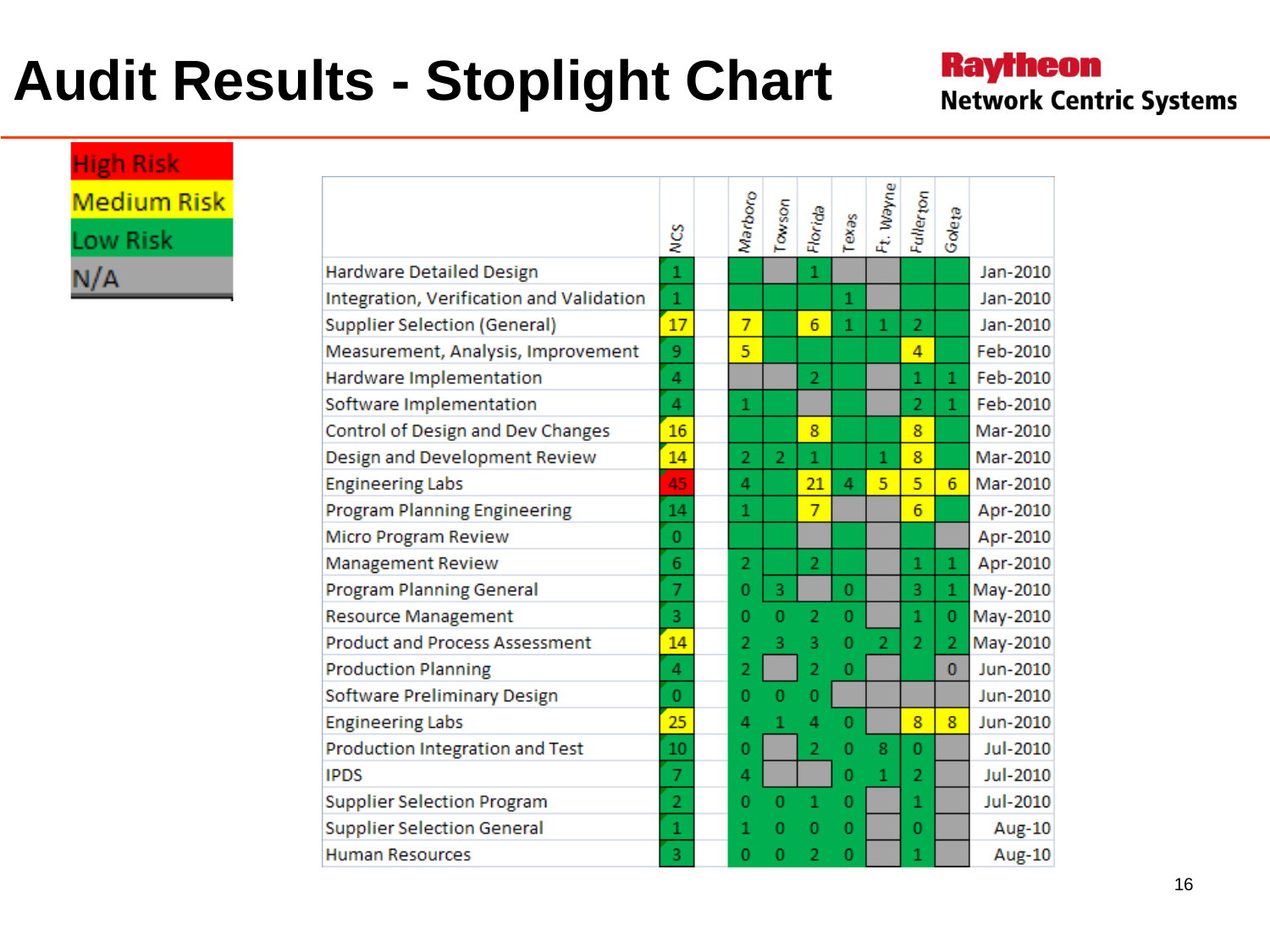# Anatomy of the Corrective Action Timeline Model

**Raytheon** 

**Network Centric Systems** 



There are four distinct stages of CA Aging:

| Stage   | Description                          |
|---------|--------------------------------------|
| Stage1A | open to containment                  |
| Stage1B | open to CA approval                  |
|         | Stage2   CA approval to CA completed |
|         | Stage3   CA completed to CA verified |

The correlation of each stage to the overall aging of the record:

|         | Relationship   Correlations |  |
|---------|-----------------------------|--|
| A - S1A | 0.0730                      |  |
| A - S1B | 0.6193                      |  |
| - 82    | 0.1318                      |  |
|         | 0.3054                      |  |

**Open to Corrective Action Approval explains 36% of the variation in cycle time**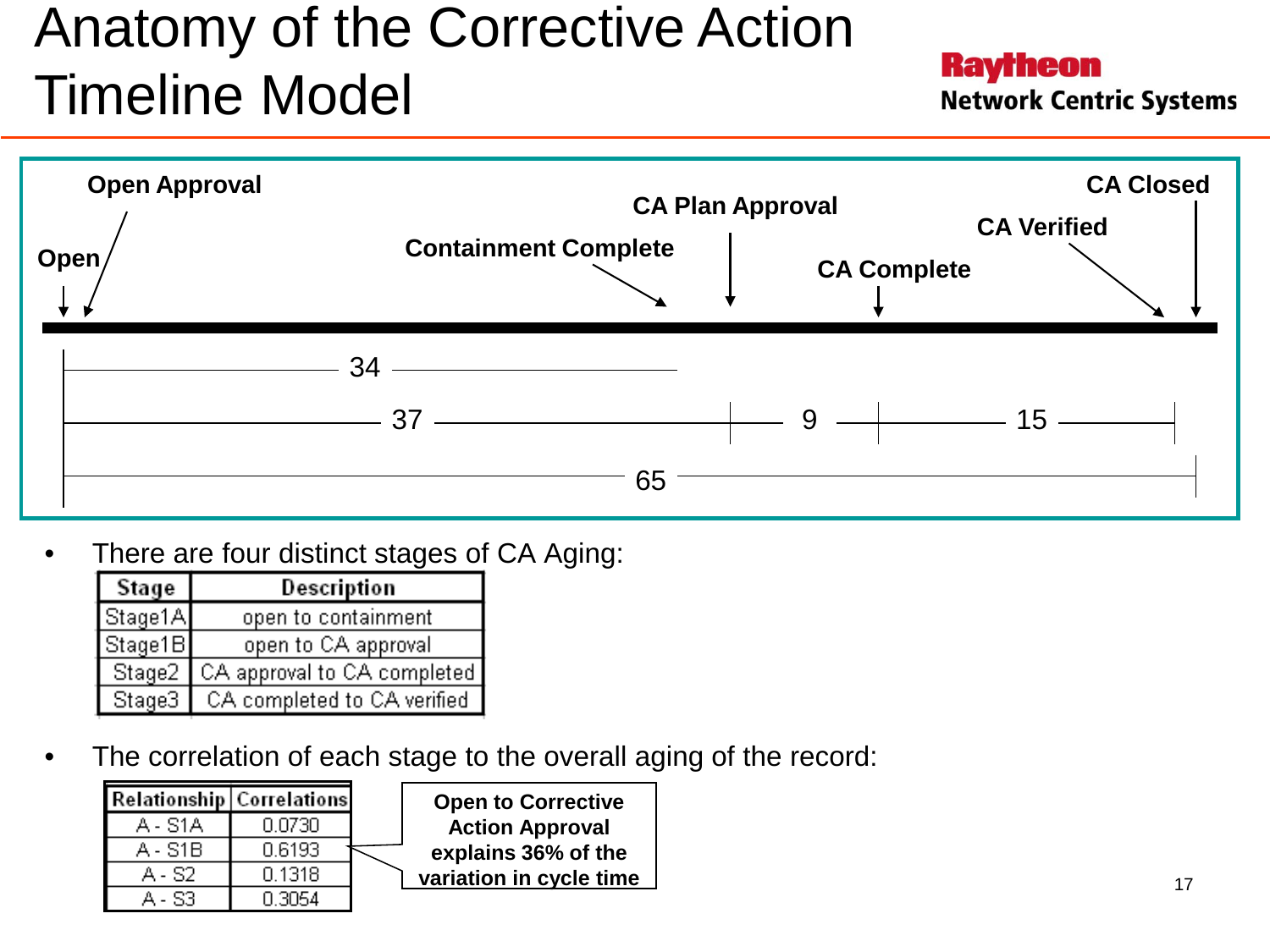

- Develop a process performance model that explains variation in:
	- Response time
	- Closure time
	- Containment
	- Rejection
- Integrate the Supplier Quality and Mission Assurance organizations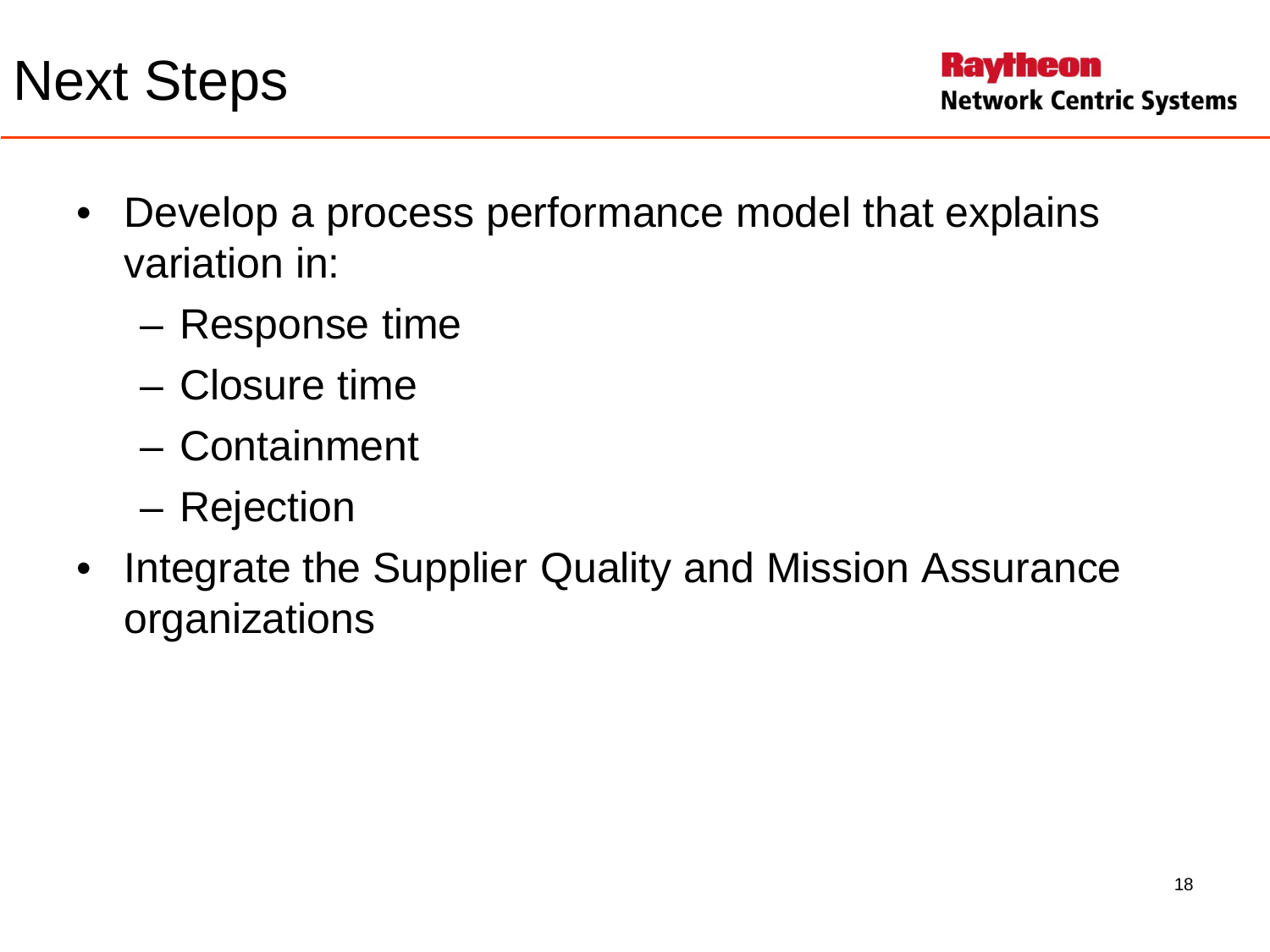### **NEW Challenge – Integration of Supplier Quality into Mission Assurance**

### **Raytheon Network Centric Systems**

Raytheon Enterprise Supplier Assessment (RESA) Activity



RESAs are tracked monthly with an annual goal for suppliers with emphasis on critical supplier and leading indicator programs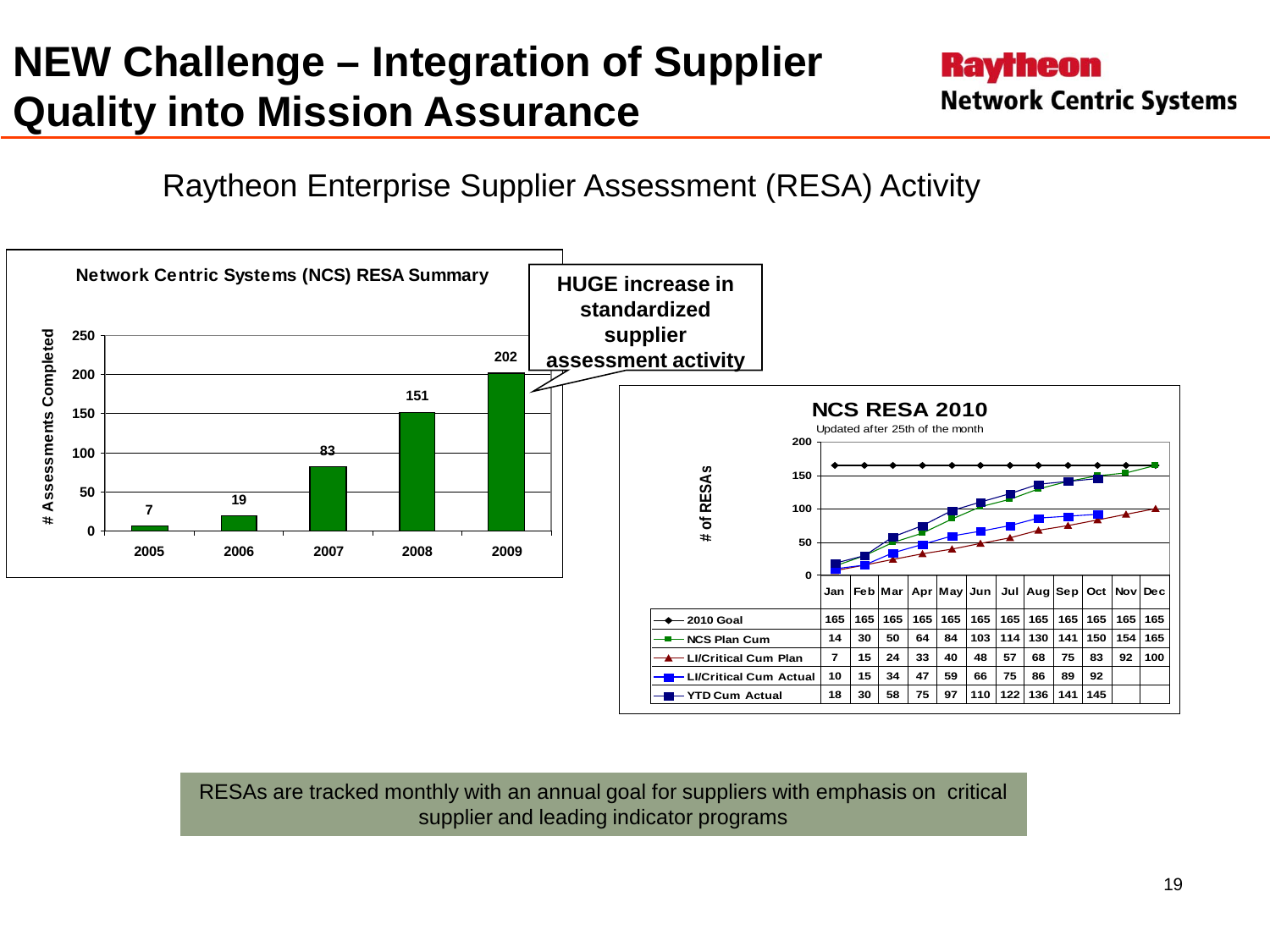### **NEW Challenge – Integration of Supplier Quality into Mission Assurance**

#### **Raytheon Network Centric Systems**

### SUPPLIER CORRECTIVE ACTION REQUEST (SCAR) ACTIVITY



|                     |                |                |         |              | Avg          |
|---------------------|----------------|----------------|---------|--------------|--------------|
|                     |                |                |         |              | Cycle        |
|                     |                |                |         |              | Time to      |
|                     |                | <b>SCARS</b>   |         | Previous     | Close        |
|                     | <b>SCARS</b>   | Open >         |         | Month to     | For          |
|                     | Open           | 60 Days        | Aug $%$ | Current      | <b>SCARS</b> |
|                     | On Sept        | On Sept        | Open >  | <b>Month</b> | Closed       |
| Site                | 17             | 17             | 60 Days | Trend        | In Sept      |
| Dallas Lemmon       | $\overline{2}$ | $\Omega$       | 0%      |              | 27           |
| Ft. Wayne           | $\mathbf{9}$   | $\Omega$       | 0%      |              | 46           |
| Fullerton (RFO)     | $\overline{2}$ | $\Omega$       | 0%      | lig F        | 66           |
| Fullerton (TRS)     | $\mathbf{1}$   | $\Omega$       | 0%      |              |              |
| Goleta              | $\mathbf{9}$   | 3              | 33%     | ua j         | 135          |
| Largo/StPete        | 18             | 14             | 78%     | - RT         | 93           |
| Marlborough         | $\mathbf{1}$   | $\Omega$       | 0%      |              | 37           |
| Mckinney            | 19             | $\overline{7}$ | 37%     | us j         | 70           |
| Richardson (ELCAN)  | $\overline{7}$ | $\Omega$       | 0%      |              |              |
| Expressway          | $\mathbf{1}$   | $\mathbf{1}$   | 100%    | <b>SR</b>    | 91           |
| <b>RSL</b>          | $\overline{a}$ | $\overline{a}$ | 100%    | ٦R           |              |
| <b>Spring Creek</b> | $\Omega$       | $\Omega$       | 0%      |              |              |
| Waterloo            | $\Omega$       | $\mathbf 0$    | 0%      |              | 20           |
| Total               | 73             | 29             | 40%     | us -         | 65           |
|                     |                |                |         |              |              |

•Challenge: Standardize and Increase the supplier surveillance presence and reduce the supplier corrective action response/closure cycle

•Approach:

• 2010 Started data collection with a goal to reduce cycle time with our suppliers

•Moving to RCAS as a common tool across NCS and the Enterprise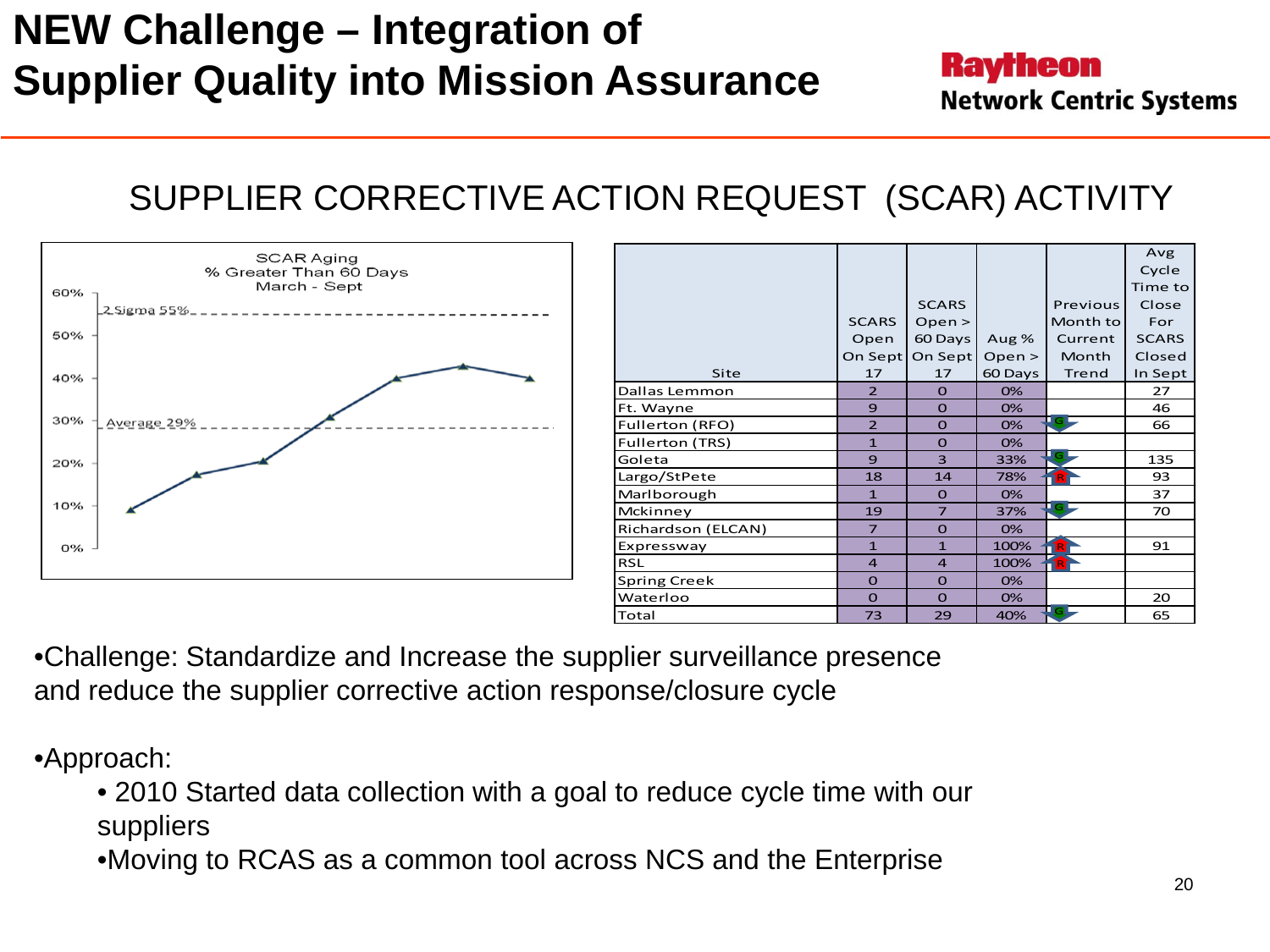- Dramatic increase in on-time process evaluations
- Dramatic reduction in CAR closure cycle time
- The Hawthorne effect really works!
- Next Step: Develop a predictive model to allow us to calibrate variables that cause variation in cycle time process noncompliance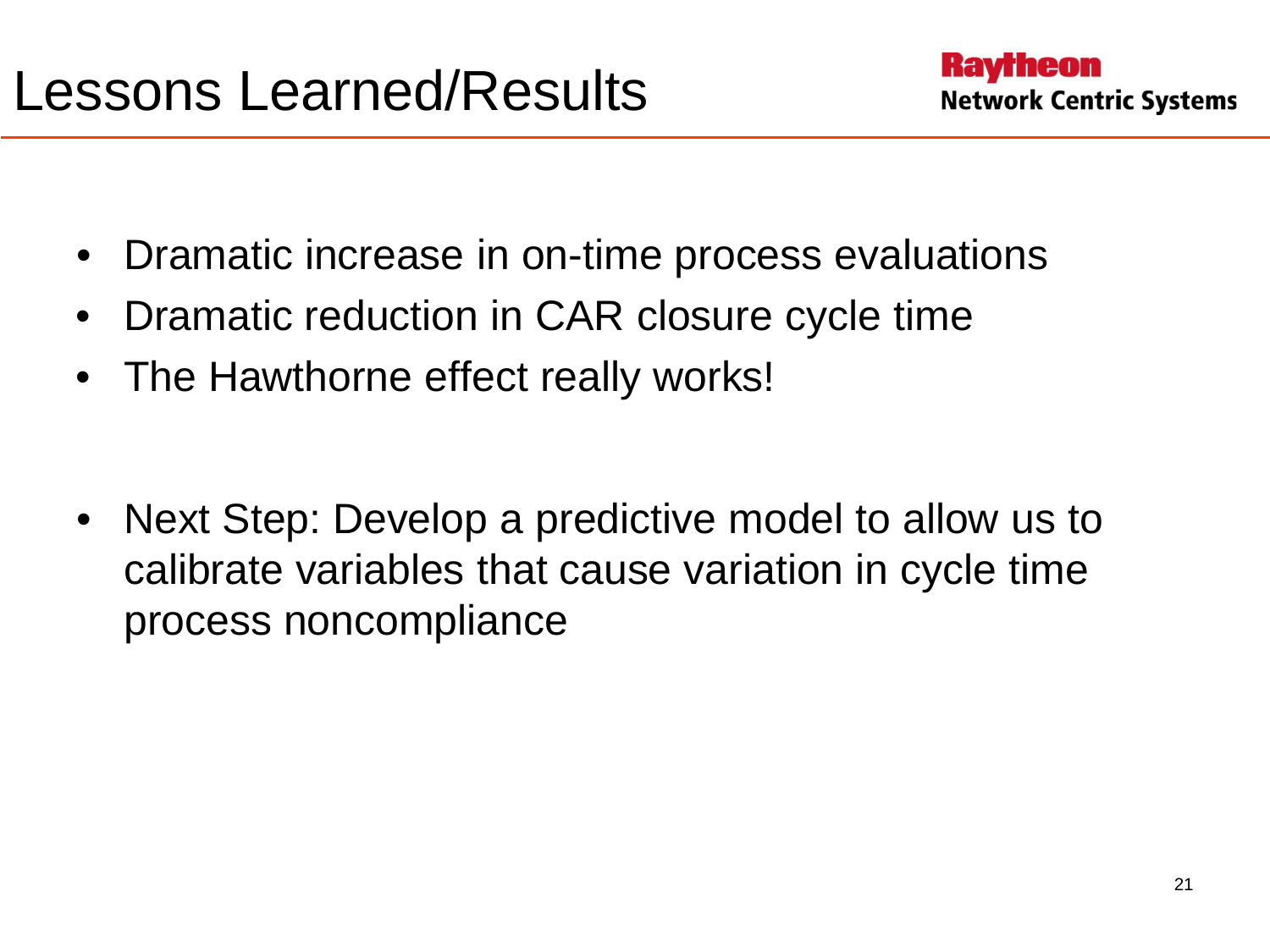Dr. Ricketts has over 25 years of experience in software intensive system development in the areas of communications, air defense and air traffic control. He has been involved in the CMM/CMMI since it's inception and has participated in 12 formal appraisals (SCE/SPA/SCAMPI). He recently was part of the Raytheon NCS hardware, software and systems engineering SCAMPI effort that resulted in a repeat level 5 rating for Raytheon's Network Centric Systems five major design centers. He holds a Doctorate degree in social statistics from Washington State University. He currently Serves as the engineering liaison for the NCS Program Leadership and Mission Assurance Organization.